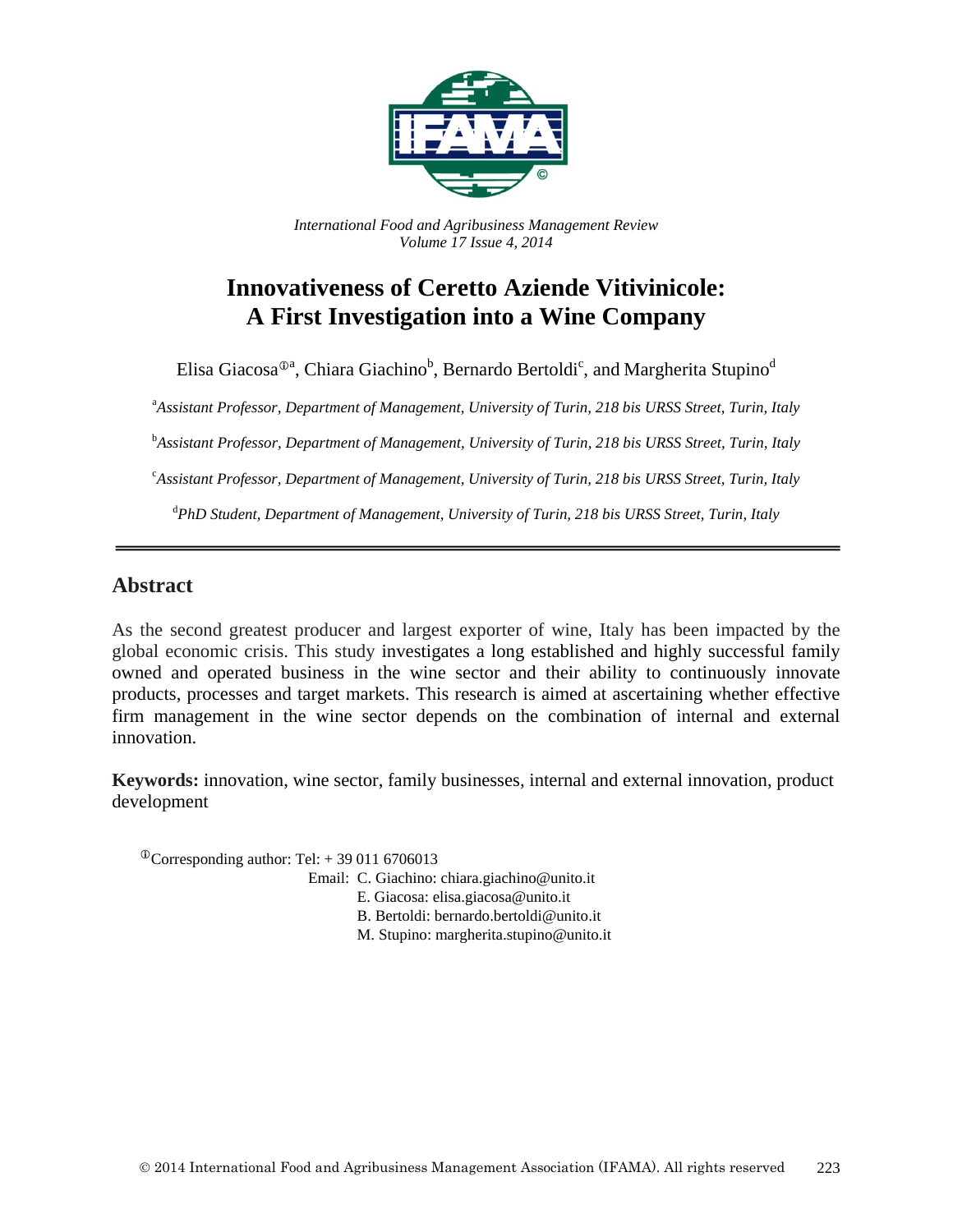## **Introduction**

The wine sector is highly deeply rooted in the Italian economic pattern, both in terms of the turnover produced by wine businesses and the plethora of high-quality wines that domestic and international markets appreciate. Italy is the second greatest producer of wine in the world and the first global exporter when it comes to volume (Giacosa et al. 2014).

The wine sector has a considerable number of family owned and operated businesses, a phenomenon that has gained growing importance both in Italy and abroad as a source of growth, development and socio-economic stability (Cappuyns et al. 2003; Pistrui 2002; Prencipe et al. 2008).

This research positions itself within this context, and investigates a family business in the wine sector and its capacity to innovate. In the present-economic crisis, which has affected wine consumption, conventional strategies of international outsourcing might not suffice for maintaining a competitive advantage and supporting wine consumption. In fact, wine businesses need to be able to innovate in terms of product, process and target markets.

This research is aimed at ascertaining whether the effective management of innovation by a representative family firm operating in the wine sector depends on the combination of internal and external innovation.

This research is based on qualitative methodology and focuses on one case study, i.e. Ceretto Aziende Vitivinicole, an Italian internationally successful business that produces a wide range of high-end wines. For decades, "Italian wine" was identified with the "Barolo brothers", i.e. Bruno and Marcello Ceretto (Mariani 2007).

They are characterized by an innovative business approach that has been handed from generation to generation as a method to manage innovation both internally and externally.

The paper is structured as follows: 1) the introductory section describes the wine business and identifying characteristics. 2) The methods chosen for this research are discussed; and 3) followed with a review and analysis of the existing literature on innovation and family businesses. 4) Next, a case study analysis of the Ceretto family's winery is chosen as the focus of this research. 5) Finally, the conclusions, practical implications and limitations are presented.

# **Methodology**

In order to reach the goal of this research, the following hypothesis has been developed:

*HP: Family firms operating in the wine sector need to be able to find an effective combination of innovation and tradition, which are closely related elements although apparently clashing. When internal innovation takes place, it is indicative of adherence to traditional values. On the other hand, external innovation is mostly influenced by the innovation drive and is more significantly technical and scientific.*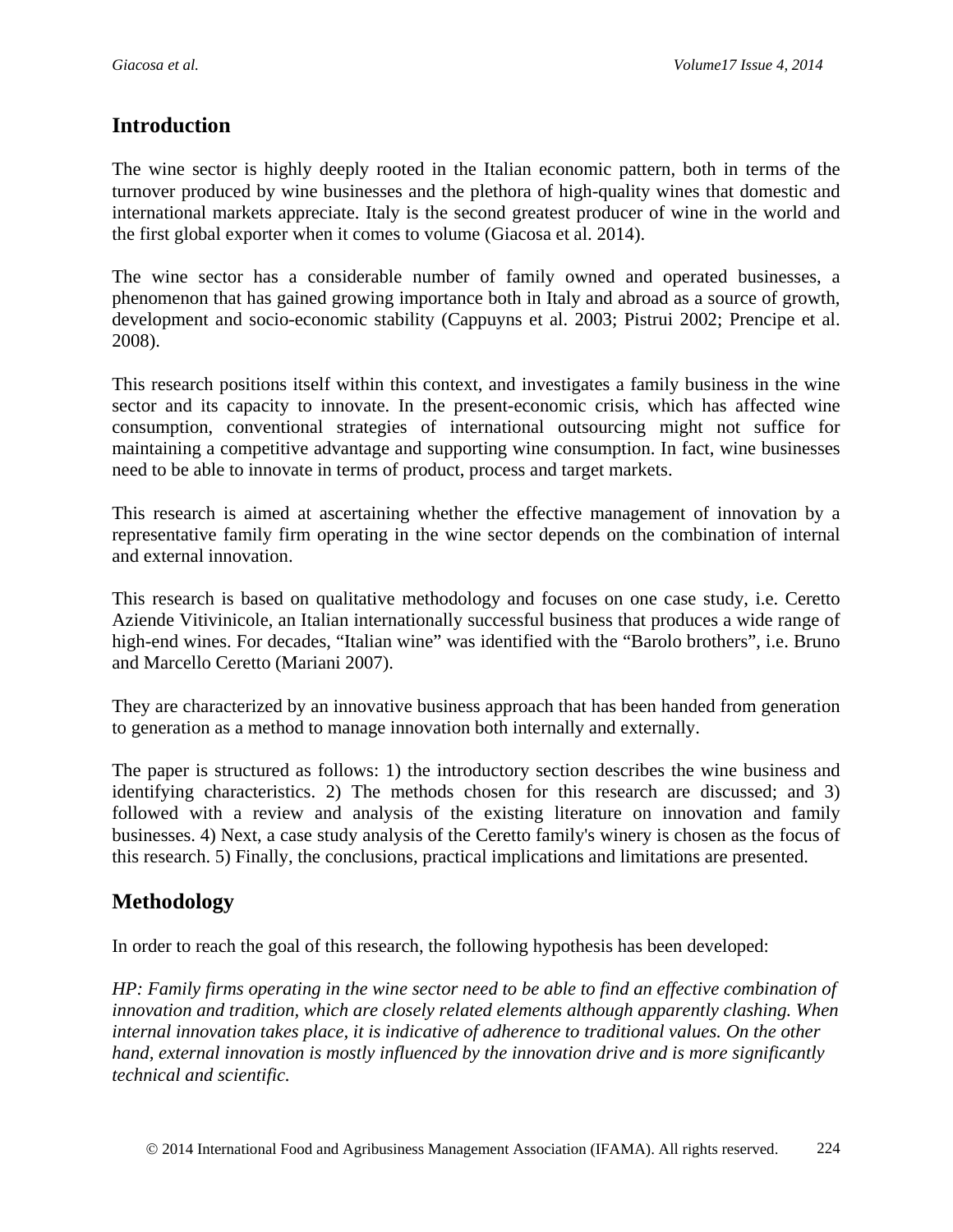The case study methodology was applied within the qualitative approach. Ceretto Aziende Vitivinicole, was deemed to be particularly representative for this study, because they are well established in international markets as a quality-oriented company and, they have managed innovation both internally and externally.

A methodology based on a single case study is reliable (Yin 1984 and 2003) if the case study chosen is "extreme, unique, revealing, and pioneering". Ceretto Aziende Vitivinicole can be considered as such, since the company is an internationally successful firm that produces a wide range of high-end wines, with a 2012 turnover of  $\text{E}3.7m$ .

Although the data and information used in case studies may come from a variety of sources (Eisenhardt 1989), the tool of conducting an interview (Astrachan et al. 2002) was chosen to write this paper. The first interview was conducted with Bruno Ceretto, the President of Ceretto Aziende Vitivinicole in charge of innovation strategies, focused on family and company history, the role played by each family member in managing the company and the internal management of innovation. The second interview was conducted with Donato Lanati, an internationally wellknown oenologist in charge of the external management of innovation for Ceretto Aziende Vitivinicole. The interview explored the activities undertaken by Enosis Meraviglia to manage innovation for Ceretto Aziende Vitivinicole.

Both interviews are qualitative, semi-structured (Potter & Wetherell 1987; Alvesson & Deetz 2000; Corbetta 2003) and were prepared with the participation of all authors. They were conducted by two of the authors, who used a set of questions previously developed by all authors. Each interview lasted about two hours. Each author analysed the results independently in order to avoid being influenced by any other author. All the authors then compared their own observations and outlined the main factors that contributed to reaching the conclusions stated in this paper. Finally, a model of innovation management in family businesses operating in the wine sector was provided.

# **Literature**

Existing literature has strongly focussed on the tendency for innovation in family businesses. The prevailing belief is that family firms are less attracted by innovation, i.e. they tend to be less creative, or more conservative, when developing products and processes (Donckels & Frohlich 1991; Morck & Yeung 2003). Traditionally family companies are less risk-adverse and tend to be less inclined to build external relationships that might foster innovation (Dunn 1996). It follows that they tend to invest in seeking a higher share of existing markets rather than in innovation (Bresciani et al. 2013). Some scholars have shown that family businesses limit their investment in diversifying to new areas, which influences innovation choices (Morris 1998): usually, family firms tend to invest in sectors that are an extension of the field of the founder family (e.g. the textile sector) and a development of family tradition (e.g. the food sector) (Donckels & Frohlich 1991). Some studies have criticised the innovation policy within family businesses, due to its being driven by tradition (Carney 2005).

Scholars have focussed on innovation as a way to compare the strategic marketing choices of family and non-family firms (Tanewski et al. 2003). This has shown that family businesses are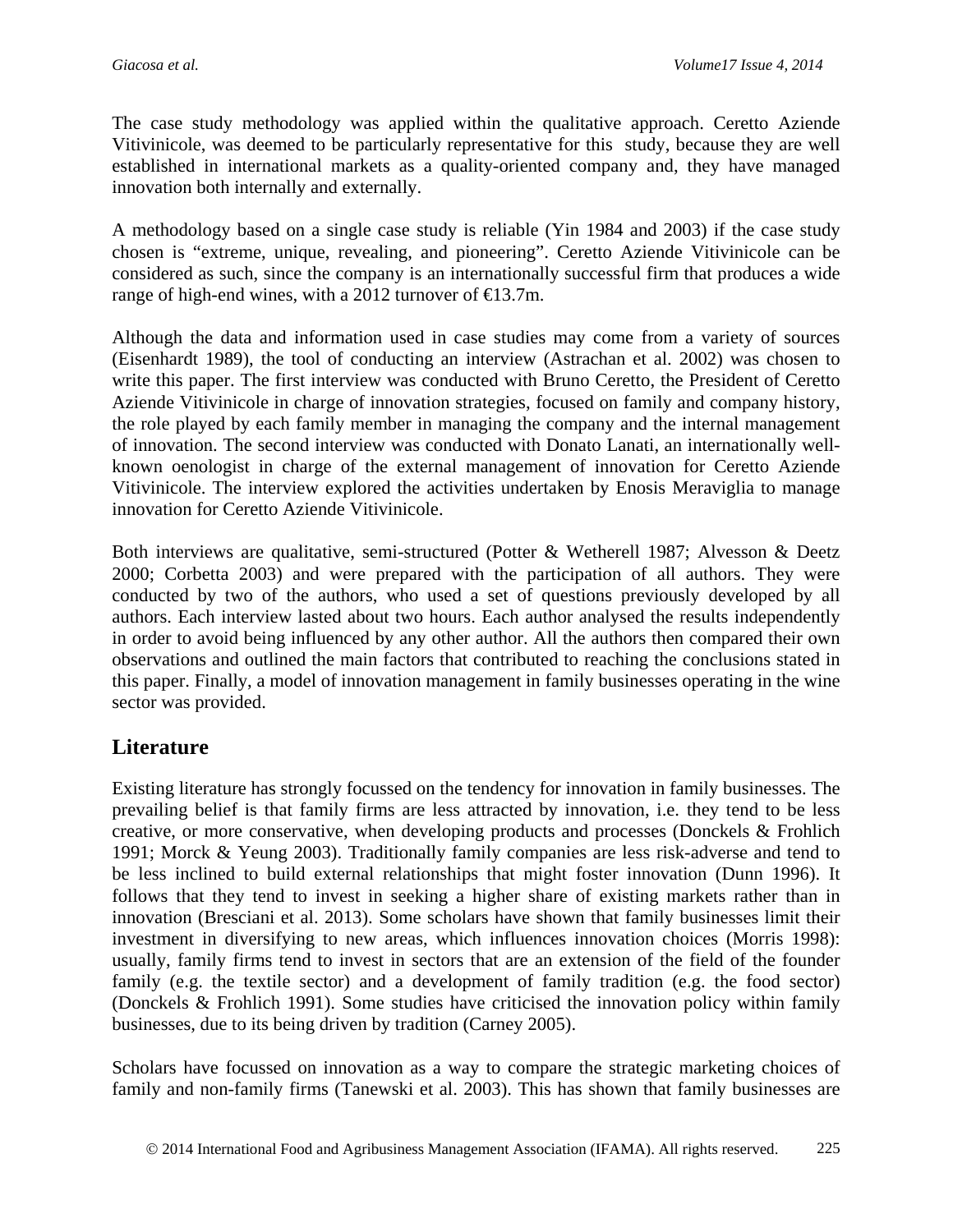characterized by "familiness" (Habbershon & Williams 1999; Culasso et al. 2013), i.e. a set of unique, tacit and distinctive competencies (Teece 1982) that have a considerable impact on their competitive advantage. Human capital influences such "familiness" (Dunn 1995; Sirmon & Hitt 2003) when "warm, friendly and intimate" relationships exist among family members (Horton 1986) and when financial capital is invested in the medium- and long-run (Dreux 1990). Such "patient capital" is invested without predictable return and designed to lead to future creativity and innovation (Teece 1992). As family businesses have a long-term investment time horizon, innovative investments are suitable due to their capacity to generate return on investments (Culasso et al. 2013).

More recent studies have suggested that a combination of tradition and innovation might be necessary to achieve and maintain competitive advantage (Dublini et al. 2013; Re 2013). It has been shown that innovation works for family firms only when family members interact across generations. (Litz & Kleysen 2001). Without such interaction between generations, an innovative policy reduces the business' competitiveness because it does not take advantage of the wide range of skills and insights of the mix of older and younger family members (Kellermanns et al. 2008).

Other studies have analysed the ways in which innovation might be managed (Chesbrough 2003; Schilling 2009):

- a) Internally, i.e. within the company by some members of the family or trusted managers and staff. Managing innovation depends on the role it plays: in particular, innovation might apply only to Research & Development or other functions, such as Manufacturing or Marketing;
- b) Externally, i.e. using external resources, typically experts in the firm's sector, such as oenologists, universities or chemical analysis laboratories. External resources should always consider the peculiarities of a firm's surroundings. When innovation is managed externally, it is crucial that the knowledge and results gained are fully assimilated into the firm in order for it to be successful (Cohen & Levinthal 1990);
- c) Innovation might be managed both internally and externally. When this combination is successful, the benefits of innovation peak, provided that the firm is able to put the external experts' suggestions into practice (Pistrui 2002). An effective relationship between the internal and the external units engaged on innovation projects is then created. This holds true both in large companies and in small and medium businesses (Chesbrough & Crowther 2006; Enkel et al. 2009).

Experts in the technical and oenological fields and management scholars have only recently started to study innovation in the wine sector in general, and more specifically in competitive strategies adopted by wine sector companies (Rossi 2008; Vrontis & Viassone 2013). Product innovation has been driven by the need to cope with the decrease in worldwide wine consumption, especially considering the crucial role that wine has always played in the economy (Chaikind 2012). Furthermore, studies have emphasized the benefits of creating networks with other firms operating in the wine sector to encourage innovation (Bell & Giuliani 2007).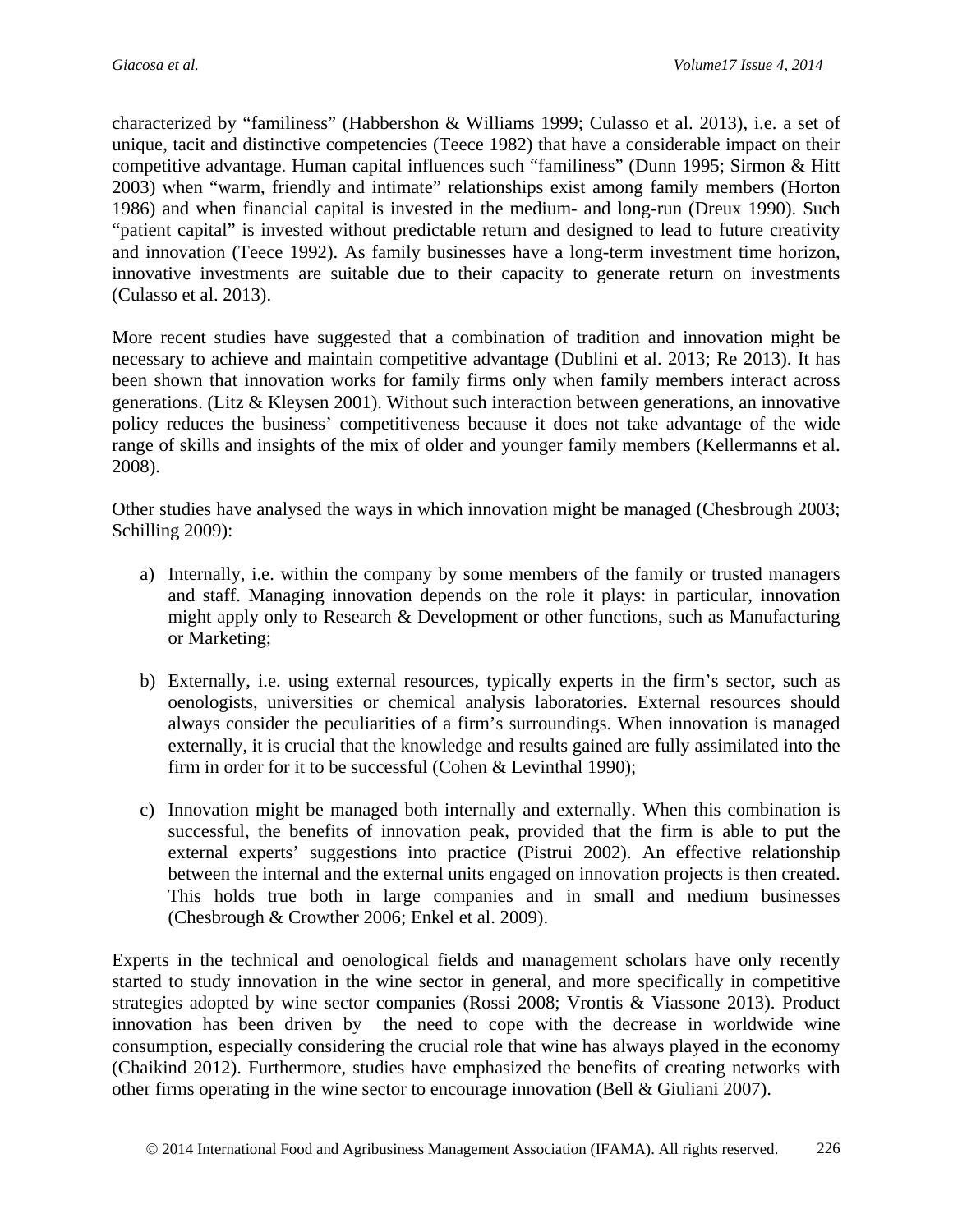The study of the relationship between the family, the firm and its surroundings, which has been mentioned above, might be effectively applied to the wine sector. The geographical proximity of potential networking companies as well as their being rooted in their surroundings might have a positive impact on innovation processes (Giuliani 2007).

This research aims to fill gaps in the literature on managing innovation within family firms that operate in the wine sector, using a case study approach. This research will attempt to ascertain whether, in the wine sector, effective innovation management depends on combining internal and external innovation.

## **Case Study: Ceretto Aziende Vitivinicole**

### *History of the Company and the Ceretto Family*

Riccardo Ceretto founded his first winery in Santo Stefano Belbo in the late 19th Century. In the early 1930s, the Casa Vinicola Ceretto was established in Alba, where Bruno and Marcello, Riccardo's sons, started to help their father in the 1960s.

Today the company owns over 160 hectares (i.e. about 400 acres) of vineyards located in the best areas of both Langhe and Roero. Ceretto Aziende Vitivinicole is one of the best-known wineries in the world, with a 2012 turnover of  $\text{E}3.7m$ .

The company's performance improved in 2013. Revenues grew from  $\bigoplus$  3.7m to  $\bigoplus$  4.3m while the EBITDA was  $\bigoplus 08,253 \bigoplus 18,549$  Euro in 2012). Net earnings also improved - losses were €196,784 (€385,943 in 2012). The total assets were  $€34.5m$  (€32.9m in 2012) and the net equity was  $\bigoplus$  7.6m ( $\bigoplus$  5.8m Euro in 2012). The organisational structure was increased to 30 employees from 19 (2012).

Riccardo's sons still work in the company. Bruno represents the dynamic side of the family, he created the company's hugely successful sales and marketing structure. Marcello is the wine making expert who has made Ceretto wines famous all over the world.

Bruno's and Marcello's children started to work in the family business in 1999. Lisa, Marcello's daughter, has a Bachelor's degree in Economics and Business and supervises the management of finance and administration. Alessandro, Marcello's son, who studied at Istituto Tecnico Agrario Viticolo Enologico in Alba, has worked in some of the best winemaking regions in the world (i.e. Bordeaux, Australia, California, South Africa), and now supervises production. Federico, Bruno's son, supervises export sales. Roberta, Bruno's daughter, has a Bachelor's degree in Foreign Languages and Literature and supervises communication, PR and the organisation of cultural events. Both the second and the third generation are involved in managing the company.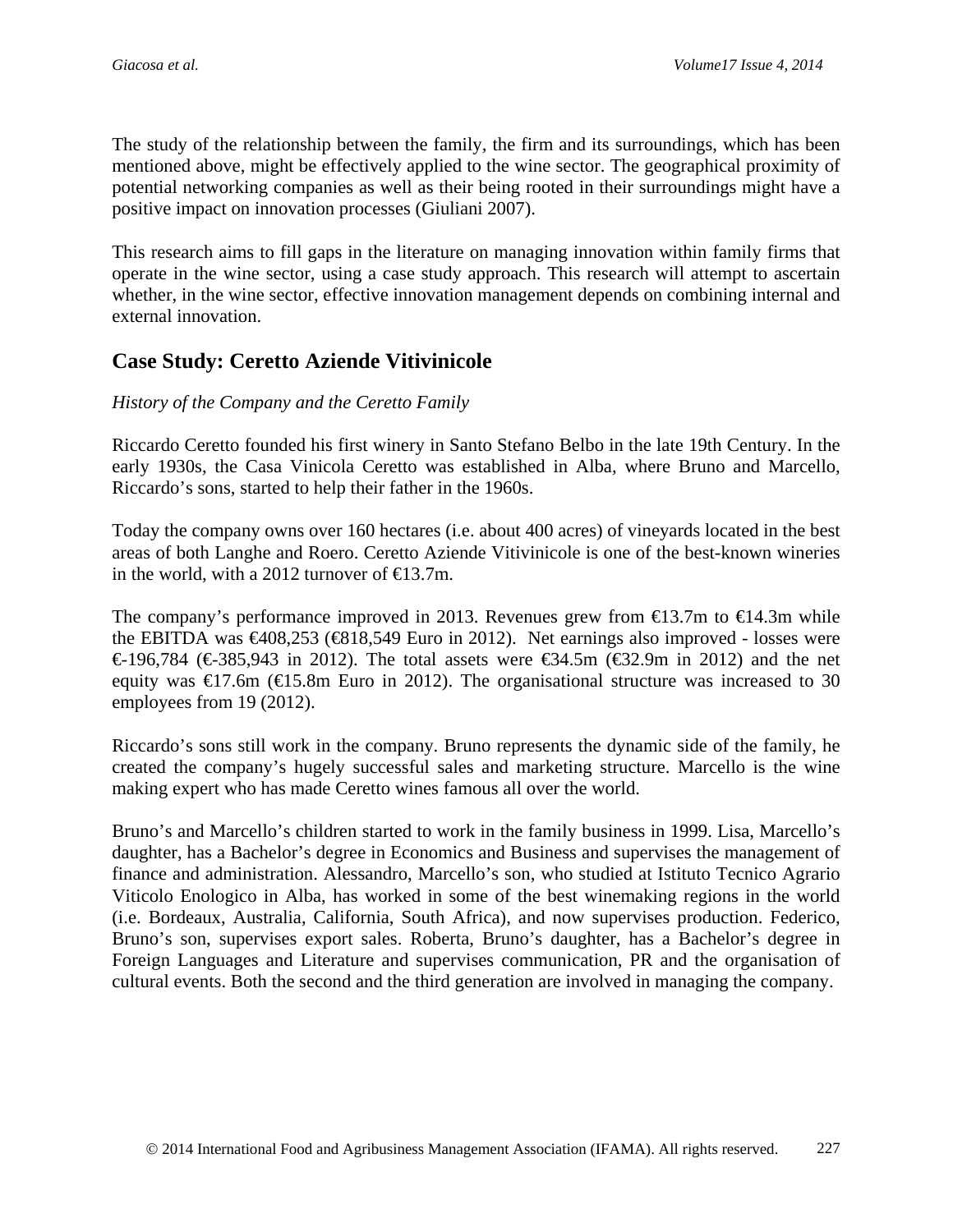Bruno and Marcello, who represent the traditional side of the company, both supervise the work of their children. In their case, tradition is closely related to the land where the family live and work, hence their culture is deeply rooted in such tradition.

The company has chosen to manage innovation both internally and externally.

#### *The Internal Management of Innovation at Ceretto Aziende Vitivinicole*

During the interview, Bruno Ceretto said that internal Research & Development is not formalized a business function. This is typical in small family firms, where R&D is normally part of production. Moreover, R&D has not been bureaucratised: it is very lean and informal, and fosters wide-ranging creativity (Volontè 2003). However the absence of a specific and formalized R&D business function can become problematic in future. Two of the main problems of family businesses are maintaining expertise through generations and making it possible for external managers to become part of the innovation process. Without a dedicated business function it is more difficult to manage any process.

Creativity and innovation are encouraged throughout the whole production and supply chain. Ideas and suggestions put forward by the whole workforce, as well as by people who work closer to customers (such as salesmen, wine shop managers, restaurant owners) are taken seriously. As a result, new ideas are incorporated into products and/or the production processes.

Although at Ceretto the organisational chart is quite simple, innovation means creating a certain mind-set at all levels of the organisation, as well as involving both the creative and managerial sides of the company. The two sides are integrated - the managerial side is mainly represented by the family (i.e. Bruno and Marcello Ceretto and their children); the creative side involves a number of experts, whose work is supervised by the family, and it also includes the lower levels of the organisation (Bertini 1991a; Coda 1991).

Internal innovation is jointly managed by the two generations. Bruno and Marcello, who have been working in the company since the 1960s, represent the tradition and the past; their children represent the future. Tradition is reflected in individual expertise: Bruno Ceretto, experienced in sales and marketing, supervises the members of the third generation who work in such functions, and takes care of administrative budgets and budget control. Marcello Ceretto, together with Alessandro, supervises the technical and scientific aspects of production.

Innovation policies at Ceretto Aziende Vitivinicole are structured as a) products and b) processes (Bertini 1991b).

#### *Product Innovation*

During the interview, Bruno Ceretto said that product innovation is related to both tangible and intangible attributes (Giunta 1993; Pellicelli 2005; Bruce & Hines 2007; Giacosa 2011):

**Tangible elements:** innovation means not only extending the product range, i.e. offering customers a wider choice (Farneti 2007), but also developing new features for an existing product, i.e. improving the product. Although their brand is well established worldwide, the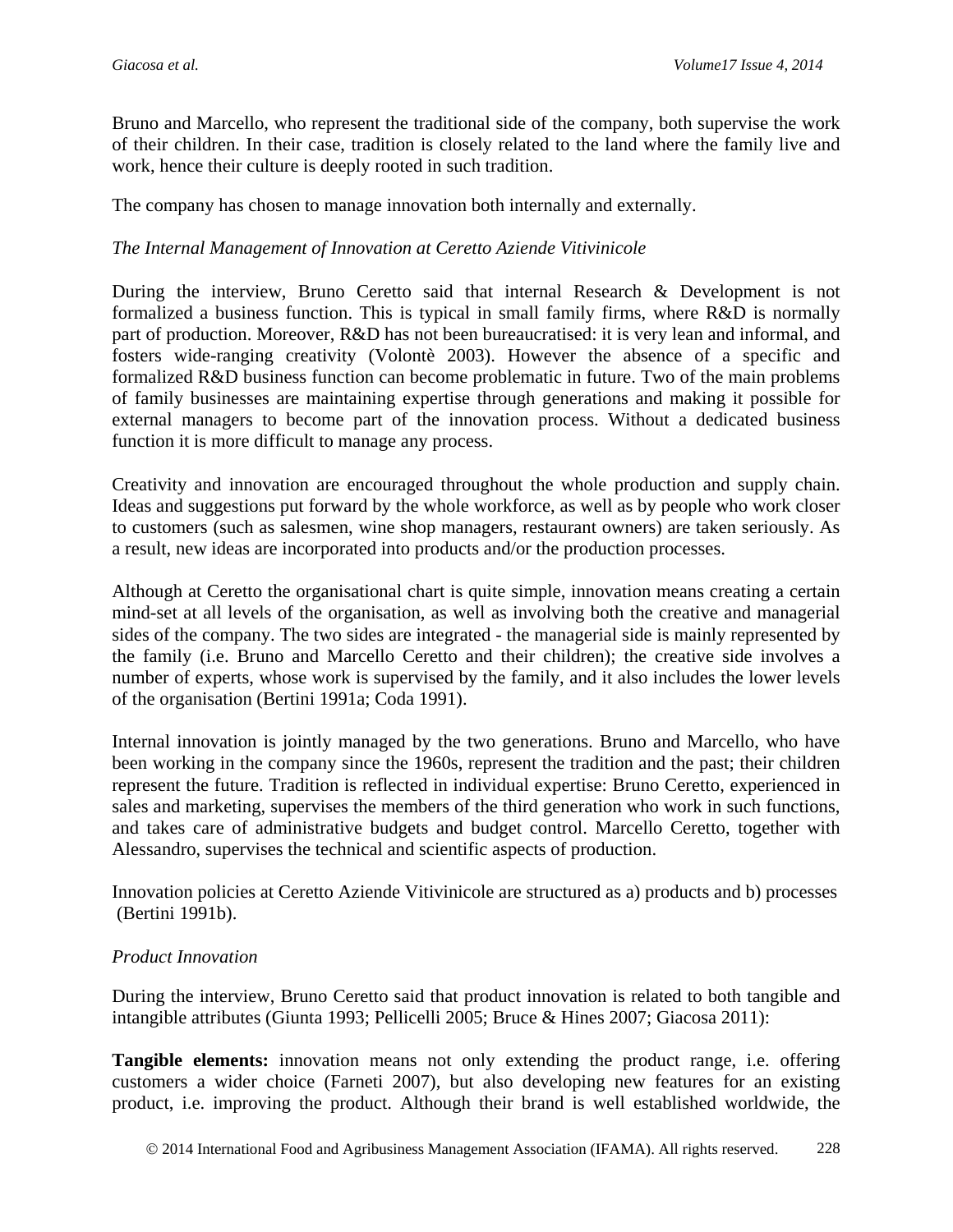Cerettos think that there is always room for improvement and that innovating is a never-ending process. Even the best wine might be improved in its organoleptic features. Moreover, they aim to balance extensive research into product quality with a consideration for "wine" in the broadest sense of the word for its tangible and intangible attributes.

**Intangible elements:** the Cerettos have been emphasizing the intangible attributes of wine for years. Such elements might be combined with tangible attributes in order to increase their benefits, for example to make the product more appealing or increase customer loyalty. At Ceretto Aziende Vitivinicole, sales policies have been influenced by choices designed to promote the corporate image worldwide. In turn, the corporate image has had a positive effect on the intangible elements. Choices that have contributed to promoting the brand include:

- a) Packaging—designing tailor-made labels. The Cerettos were the first family firm in Piedmont (one of the most famous Italian wine making regions) to invest in the image of their products, having their labels and bottles designed by famous designers. According to Bruno Ceretto, in this way "people who drink a wine can also look at a photograph of the vineyards where the grapes come from. Vineyards are part of history, and the names of these hills do not change over time. This makes us even more reliable. People can then look for that vineyard, visit it, touch its leaves. Any day, any time";
- b) Organizing a number of national and international events to promote "wine-culture". For example, the *Premio Langhe Ceretto,* an international committee that selects works of fiction related to culture from a sociologic and enogastronomic point of view;
- c) Designing iconic buildings that have become landmarks in the area, such as the Chapel decorated by Sol LeWitt and David Tremlett, the Glass Cube, the Berry. These are built in colours and materials that can be seen from all over the surrounding area.

In conclusion, product innovation is successfully managed within the company, because it is implemented in ways that combine extensive research into product quality with a focus on the consumer's perception of the product and the business.

### *Process Innovation*

At Ceretto Aziende Vitivinicole process innovation is defined as follows:

1. **Production:** this function aims to improve the tangible attributes of wine and to create a product whose organoleptic characteristics stay perfect over time, especially when considering that some of the wines undergo an ageing process. Extensive research into new production techniques also means a constant improvement in the quality of products. The quality of the raw material (grapes) used is crucial, as a good wine inevitably comes from "good berries". All production facilities are fully equipped with state-of-the-art automated technology (Staudt 1989). Such facilities are instrumental not only in putting research, experimentation, creativity, challenge and vision of future targets into effect (Bastia 2001), but also in leading to better performance in terms of efficiency, effectiveness and quality;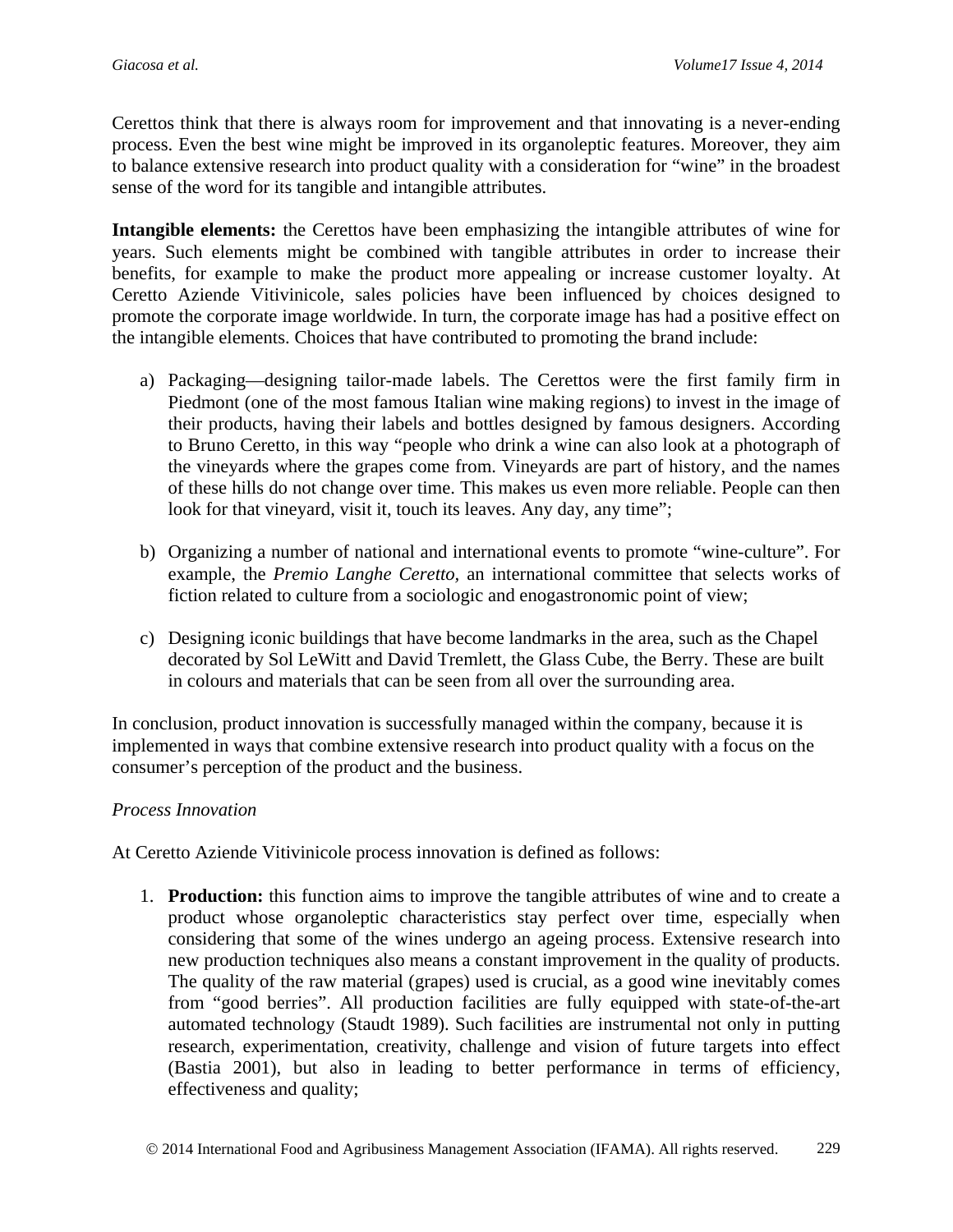- 2. **Sales:** the company has focussed on sales in Italy and abroad for years. The Cerettos were able to enter the international markets well before their competitors thanks to an effective corporate image policy, which has been very appealing to foreign consumers. The family has also used several distribution channels, both traditional and modern. For example Doyouwine.com, a website developed by Federico and Alessandro Ceretto dedicated to selling wine online. The site generates business while meeting the needs of two categories of consumers, i.e. connoisseurs (who look for specific wines and vintages) and amateurs (who are not experts);
- 3. **Administration:** product competitiveness is achieved not only in relation to competitors, but also within the company itself. Each wine is allocated its own cellar space and staff. Each product has its own profit and loss statement and should always be profitable. When a new products does not meet profit expectations, production is discontinued. For example, if Blangé had not been successful, the Cerettos would not have financed that project with the profits from Barolo.

In conclusion, process innovation is successfully managed within the company, because it is implemented through effective choices made in production, sales and administration. All actions are supported by a production structure equipped with cutting-edge technology and modern sales policies.

### *The External Management of Innovation*

Ceretto Aziende Vitivinicole also manage innovation externally. Like other firms operating in the wine sector, they have used expertise offered by Enosis Meraviglia in new products, quality control, health and safety.

Enosis Meraviglia is located in the Monferrato region and offers not only scientific expertise, but also assistance in the actual winemaking process. Laboratories, tasting rooms, winemaking facilities, virtual facilities and university lecture rooms cover an area of 2,500 square metres (about 27,000 square feet). It is an "amazing forge", where experts in food sciences, biologists and technicians select and analyse vines and wines.

"Blangè", one of the most successful wines produced by Ceretto Aziende Vitivinicole (800,000 bottles a year), was created thanks to the collaboration of Ceretto Aziende Vitivinicole and Enosis Meraviglia.

The Cerettos decided to work with Donato Lanati because the latter shares the family's philosophy, which is based on combining natural processes and scientific research. Together, they have been concentrating on tradition and innovation, past and present. Environmentalfriendliness and scientific expertise are crucial for Donato Lanati. In Donato Lanati's own words, "a successful market has to be consumer-oriented. People who buy wine today want to be reassured about health and safety, about the origin of the product. Those who seek quality wines also wonder about how environment- and tradition-friendly the producer is".

Donato Lanati said that the crucial element of the collaboration with Ceretto Aziende Vitivinicole is understanding the client's objective, assessing its feasibility and providing the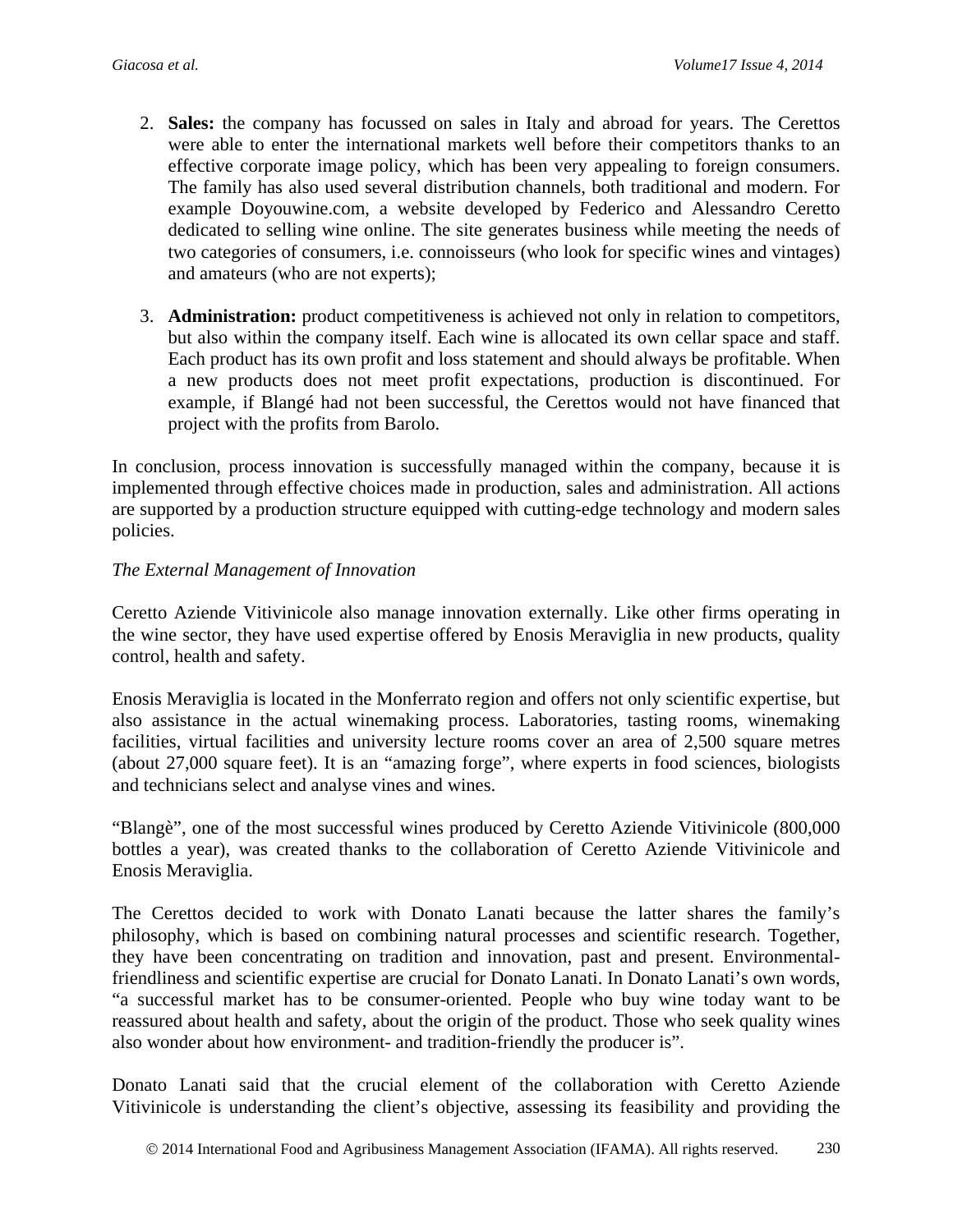expertise needed to achieve it. The organoleptic characteristics of each wine are analysed by the oenologists at Ceretto Aziende Vitivinicole and the team of Enosis Meraviglia simultaneously, then results are compared. Enosis Meraviglia then provides Ceretto Aziende Vitivinicole with all the information they need to transfer the flavour in their grapes into each bottle.

The choice to manage innovation both internally and externally turned out to be crucial for the success of Ceretto Aziende Vitivinicole. Donato Lanati's expertise has made a major contribution not only to the high quality of Ceretto wines, but also to implementing the family's distinctive production and marketing philosophy.

## **Conclusions, Implications and Limitations**

Both Bruno Ceretto and Donato Lanati confirmed that their internal and external innovation policies are designed to produce high quality products, as Ceretto Aziende Vitivinicole is positioned at the top end of the market. Top-quality products enable the company to increase its visibility, attract consumers' attention, and fight off competitors. Having considered the segment's spending power, the company has chosen to target customers who will be influenced by the technical and aesthetical features of the product. Such segments are usually less significantly affected by declining consumption, thus offering the company some growth opportunities.

Innovation policies make it possible for the company to operate competitively in a given context, thanks to new, better or adapted products and processes. However, highly innovative ideas should always be supported by passion and tradition. Tradition retains value and meaning in modern society as long as it is successfully paired with innovation.

The roles of the Cerettos, who manage innovation within the company, and of Enosis Meraviglia, which contributes to innovation as an external expert, do not conflict. Since internal innovation is product-oriented, the family concentrates on quality (from grapes to wine) and image, ranging from advertising campaigns to sales strategies and packaging. At the same time, Enosis Meraviglia focusses on product innovation in a more technical sense, i.e. on the outstanding organoleptic quality of the wine.

Although the company is highly innovative, innovation and tradition do not conflict at Ceretto Aziende Vitivinicole. The two principles, only apparently opposing, are deeply rooted in the wine sector. In a successful competitive family business, innovation and tradition should coexist.

Finally, the combination of tradition and innovation has been crucial for the success of their company. If the Cerettos ignored tradition in favor of innovation, they would lose the values with which consumers identify them. If they ignored innovation in favor of tradition, they would hold onto traditional values without benefiting from innovation. In a difficult economic, political and social context, successful companies are able to cope with change quickly and decisively, combining tradition and innovation is crucial to maintain a competitive advantage. One of the limitations of the company is the informal way in which the innovation process is managed. Although it works for now, in the future it may limit the company growth as it will make it difficult to involve external managers in that business function.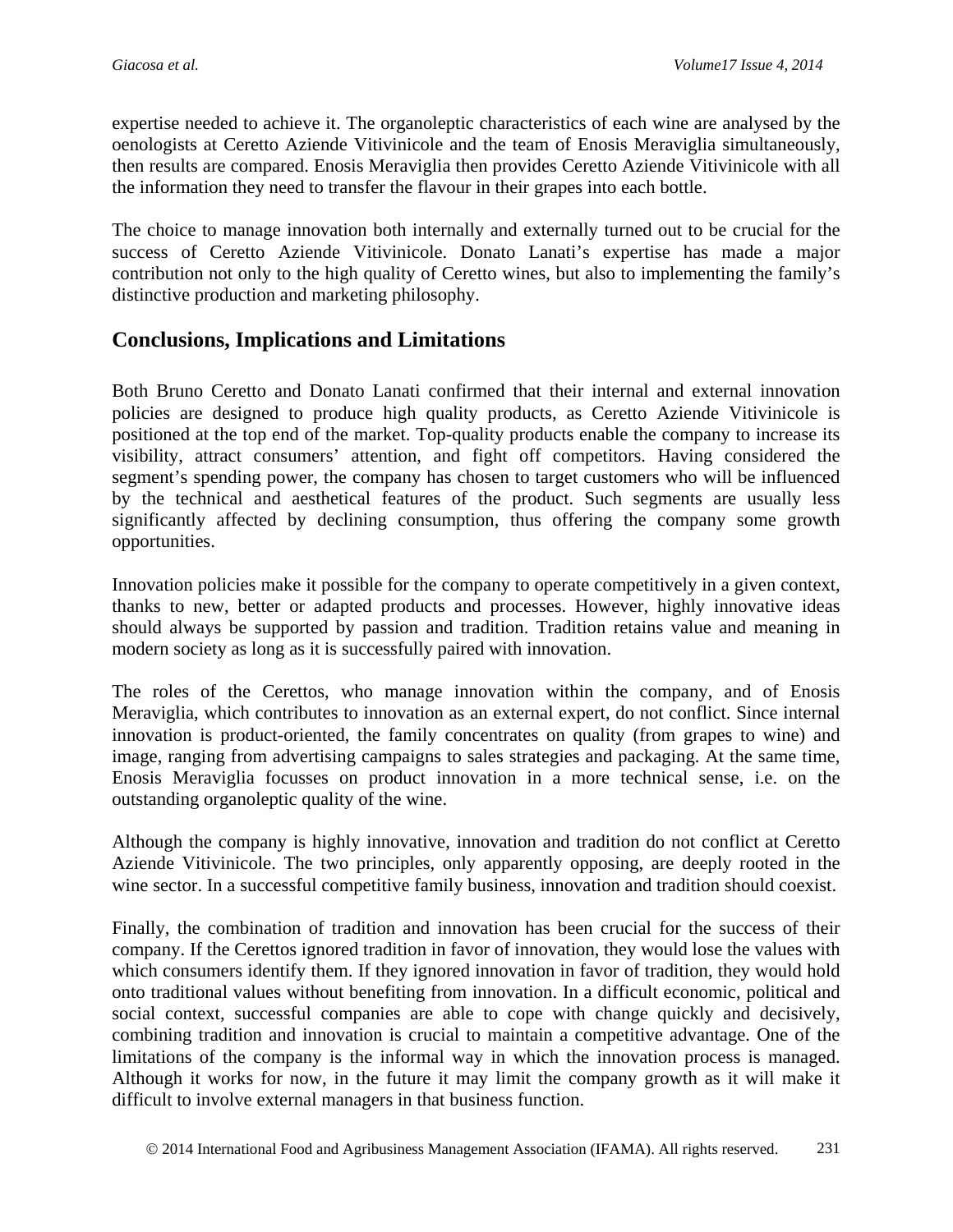The implications of this research are related to the findings, showing that innovation is crucial along the production and supply chain. This work aims to provide information about the managing innovation that might be useful to owners and managers of family firms operating in the wine sector who want to improve their business performance. A single case study may be considered a limitation; a comparison with other family firms in wine sector would improve our findings.

## **References**

Alvesson, M. and S. Deetz. 2000. *Doing critical management research*. London: Sage.

- Astrachan, J.H., S.B. Klein and K.X. Smyrnios. 2002. The F-PEC scale of family influence. A proposal for solving a Family Business definition problem. *Family Business Review* 15(1): 45-58.
- Bastia, P. 2001. *Sistemi di pianificazione e controllo.* Bologna: Il Mulino.
- Bell, M. and E. Giuliani. 2007. Catching up in the global wine industry: innovation systems, cluster knowledge networks and firm-level capabilities in Italy and Chile. *International Journal of Technology and Globalisation* 3 (2/3): 197-223.
- Bertini, U. 1991a. Creatività e gestione strategica delle imprese, in AA.VV. *Creatività e sviluppo dell'impresa*. Milano: Giuffrè.
- Bertini, U. 1991b. *Scritti di politica aziendale*. Torino: Giappichelli.
- Bresciani, S., A. Thrassou and D.Vrontis. 2013. Change through innovation in family businesses: evidence from an Italian sample. *World Review of Entrepreneurship, Management and Sustainable Development* 9 (2): 195-215.
- Bruce, M. and T. Hines. 2007. *Fashion Marketing.* Riverport: Elsevier Ltd.
- Cappuyns, K., J.H. Astrachan and S.B. Klein. 2003. Family business dominate. *Family Business Review* 16 (4): 235-239.
- Carney, M. 2005. Corporate governance and competitive advantage in family-controlled firms. *Entrepreneurship Theory and Practice* 29(3):249-265.
- Chaikind, S. 2012. The Role of Viticulture and Enology in the Development of Economic Thoughts: How Wine Contributed to Modern Economic Theory. *Journal of wine Economic* 7 (2): 213-225.

Chesbrough, H. 2003. A Better Way to Innovate. *Harvard Business Review* 81 (7): 12-14.

Chesbrough, H. and A.K. Crowther. 2006. Beyond high tech: early adopters of open innovation in other industries. *R&D Management* 36 (3): 230-236.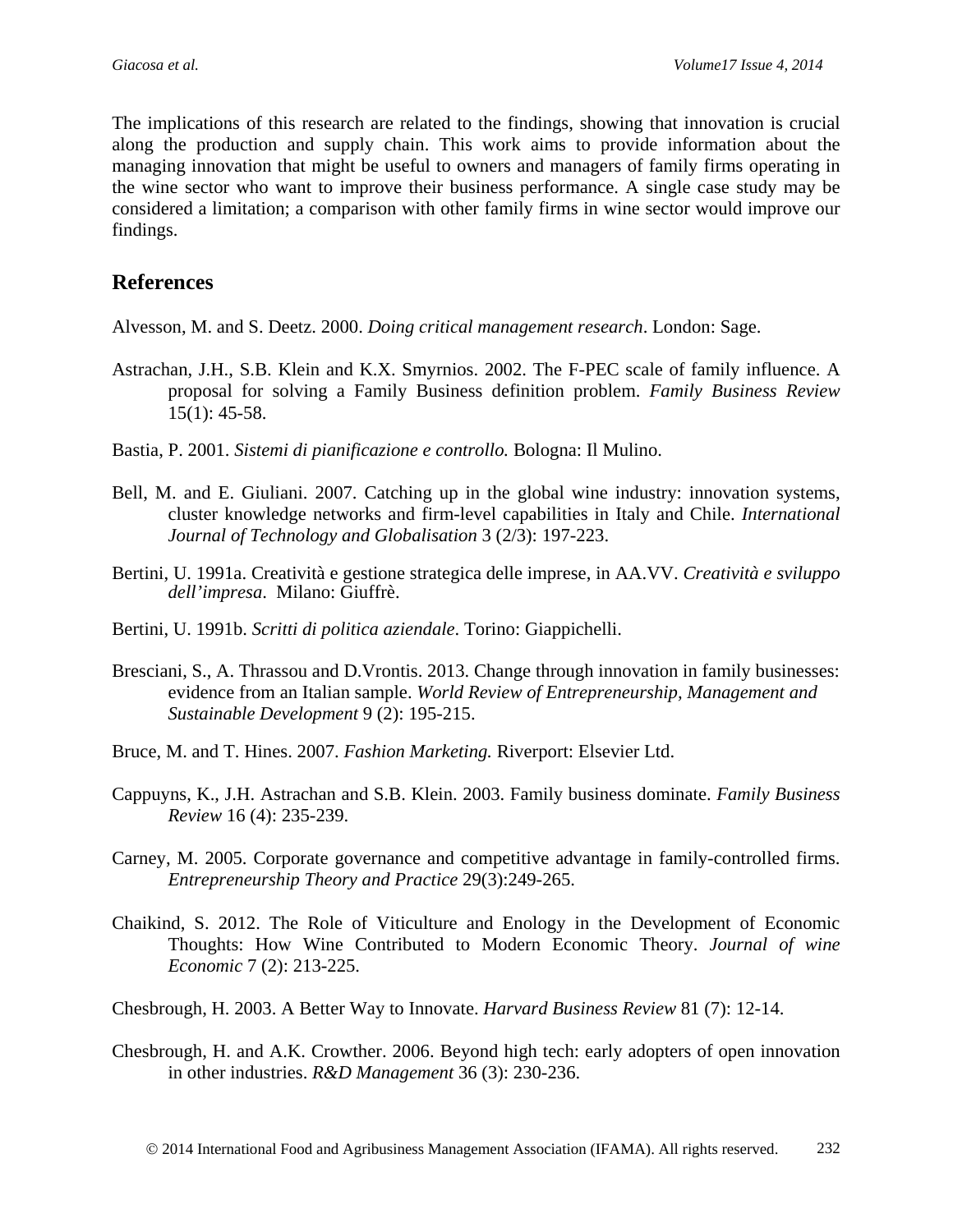- Coda, V. 1991. Creatività e sviluppo dell'impresa, in AA.VV., *Creatività e sviluppo dell'impresa*. Milano: Giuffrè.
- Cohen, W.M. and D.A. Levinthal. 1990. Absorptive capacity: a new perspective on learning and innovation. *Administrative Science Quarterly* 35: 140-152.
- Corbetta, P. 2003. *La ricerca sociale: metodologie e tecniche, le tecniche qualitative*. Bologna: Il Mulino.
- Culasso, F., L. Broccardo, E. Giacosa, and L.M. Manzi. 2013. Two Models of Family Firms: A Performance comparison with non-family firms. *International Journal of Organizational Analysis*. Forthcoming.
- Donckels, R. and E. Frohlich. 1991. Are family businesses really different? *Family Business Review* 4 (2): 149-160.
- Dreux, D.R. 1990. Financing family business: Alternatives to selling out or going public. *Family Business Review* 3 (3): 225-243.
- Dubini, P., G. Cancellieri and I. Morganti. 2013. Innovating within Tradition: The Case of Italian Opera Houses. Presented at AIMAC 2013*. [XII Conference on Arts and Cultural](http://aimac2013.uniandes.edu.co/)  [Management.](http://aimac2013.uniandes.edu.co/)* Colombia, Bogotà, 26-29 giugno 2013.
- Dunn, B. 1995. Success themes in Scottish family enterprises: philosophies and practices through the generations. *Family Business Review* 8 (1): 17-28.
- Dunn, B. 1996. Family enterprises in the UK: A Special Sector? *Family Business Review* 9 (2): 139-155.
- Eisenhardt, K.M. 1989. Building Theories from Case Study Research. *Academy of Management Review* 14: 532-550.
- Enkel, E., O. Gassmann, and H. Chesbrough. 2009. Open R&D and open innovation: exploring the phenomenon. *R&D Management* 39 (4): 312-316.
- Farneti, G. 2007. *Economia d'Azienda*. Milano: Franco Angeli.
- Giacosa, E. 2011. *L'economia delle aziende di abbigliamento*. Torino: Giappichelli.
- Giacosa, E., G. Giovando and A. Mazzoleni. 2014. *Wine sector as a driver of growth for the Italian economy*, presented at the 2<sup>nd</sup> International Symposium "Systems Thinking for a Sustainable Economy. Advancements in Economic and Managerial Theory and Practice" Refereed Proceedings of Business Systems Laboratory 2nd International Symposium Systems Thinking for a Sustainable Economy. Advancements in Economic and Managerial Theory and Practice. Rome, January.
- Giuliani, E. 2007. The selective nature of knowledge networks in clusters: evidence from the wine industry. *Journal of Economic Geography* 7 (2):139-168.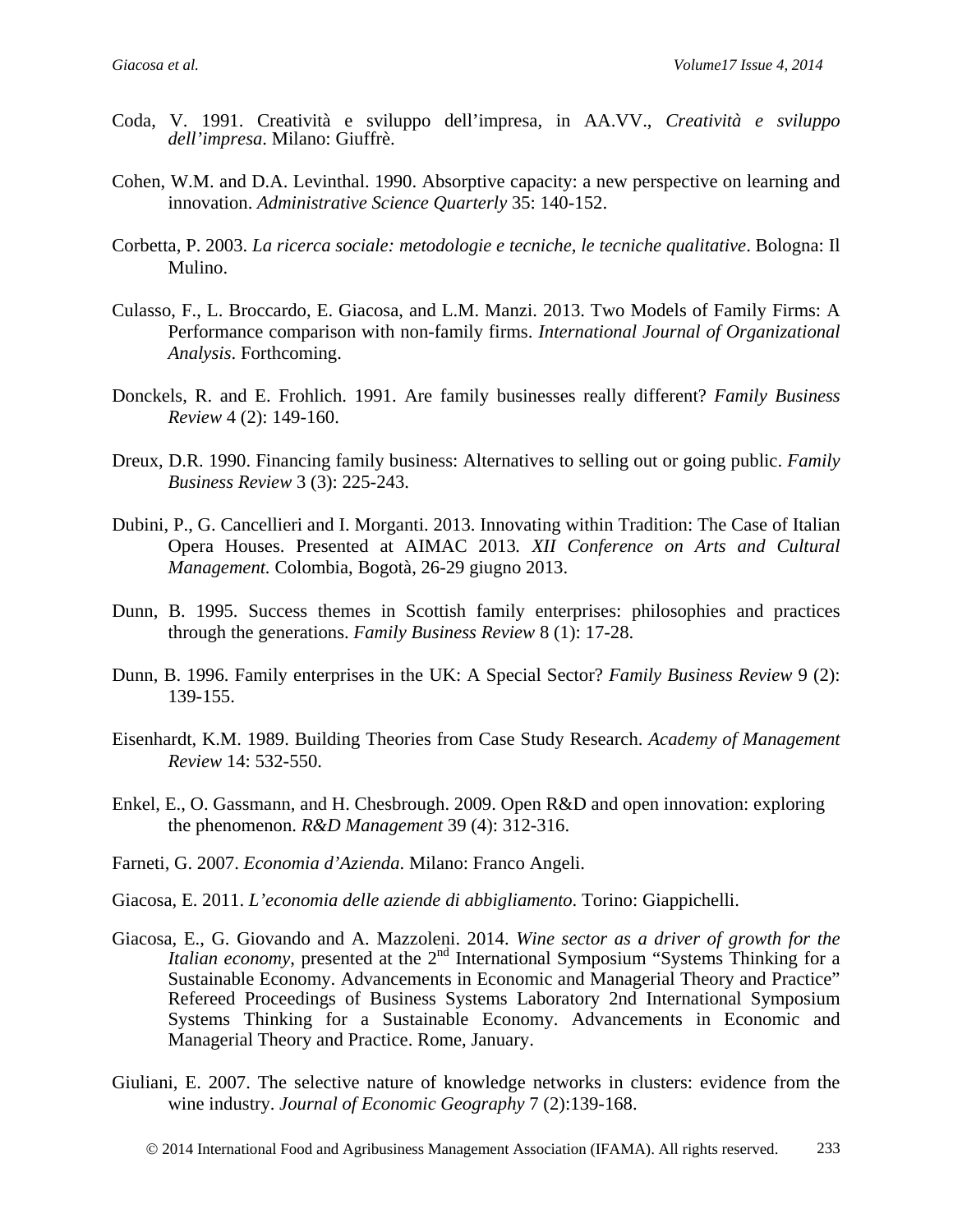Giunta, F. 1993. *La creazione di nuove imprese*. Padova: Cedam.

- Habbershon, T.G. and M. L. Williams. 1999. A resource-based framework for assessing the strategic advantages of family firms. *Family Business Review* 12 (1):1-22.
- Hansen, M.T. and J. Birkinshaw. 2007. The innovation value chain. *Harvard Business Review* 85 (6): 121-130.
- Horton, T. 1986. Managing in a Family Way. *Management Review* 75 (2): 3.
- Kellermanns, F.W., K.A. Eddleston, T. Barnett, and A. Pearson. 2008. An exploratory study of family member characteristics and involvement: effects on entrepreneurial behaviour in the family firm. *Family Business Review* 21 (1):1-14.
- Litz, R.A. and R.F. Kleysen. 2001. Your old men shall dream dreams, your young men shall see visions: toward a theory of family firm innovation with help from the Brubeck family. *Family Business Review* 14 (4): 335-352.
- Mariani, M. 2007. *Bruno e Marcello Ceretto: the Barolo Brothers*. Veronelli Editore.
- Morck, R. and B. Yeung. 2003. Agency problems in large family business groups. *Entrepreneurship Theory and Practice* 27 (4): 367-382.
- Morris, M.H. 1998. Entrepreneurial Intensity. Westport, CT: Quorum Books.
- Pellicelli, G. 2005. *Il marketing*. Milano: Wolters Kluwer.
- Pistrui, D. 2002. Innovate now: report on innovation. Illinois Institute of Technology: Stuart School of Business.
- Potter, J. and M. Wetherell. 1987. *Discourse and social psychology; beyond attitudes and behavior*. London: Sage.
- Prencipe, A., G. Markarian and L. Pozza. 2008. Earnings management in family firms: evidence from R&D cost capitalization in Italy. *Family Business Review* 21 (1): 71-88.
- Re, P. 2013. *La gestione dell'innovazione nelle aziende familiari*. Torino: Giappichelli.
- Rossi, M. 2008. *[Strategie competitive del settore vitilvinicolo. Analisi del settore Campania,](http://www.ibs.it/code/9788854816893/rossi-matteo/strategie-competitive-del-settore.html)*  Roma: Aracne.
- Schilling, M. 2009. *Strategic Management of Technological Innovation.* Boston: McGraw-Hill.
- Sirmon, D.G. and M.A. Hitt, 2003. Managing resources: Linking unique resources, management and wealth creation in family firms. *Entrepreneurship Theory & Practice* 27 (4): 339- 358.